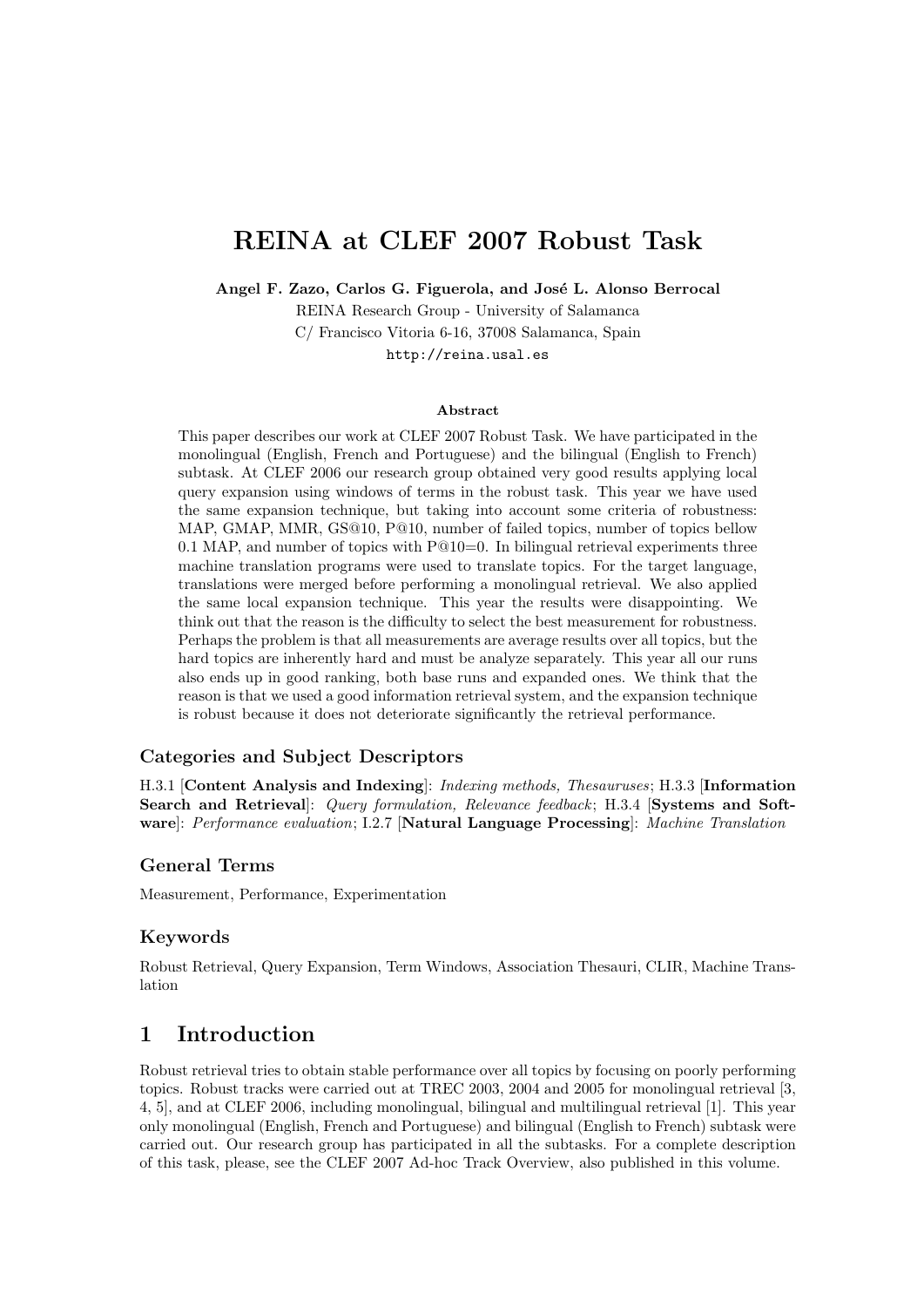The system's robustness ensures that all topics obtain minimum effectiveness levels. In information retrieval the mean of the average precision (MAP) is used to measure systems' performance. But, poorly performing topics have little influence on MAP. At TREC, geometric average (GMAP), rather than MAP, turned out to be the most stable evaluation method for robustness [4]. The GMAP has the desired effect of emphasizing scores close to 0.0 (the poor performers) while minimizing differences between higher scores. Nevertheless, at the CLEF 2006 Workshop the submitted runs showed high correlations between MAP and GMAP, so at CLEF 2007 other criteria of robustness have been suggested: MAP, GMAP, P@10, number of failed topics, number of topics bellow 0.1 MAP, and number of topics with P@10=0. In our experiments we have also considered other two user-related measurements: the Generalized Success@10 (GS@10) [2], and the mean reciprocal rank (MRR). Both ones indicate the rank of the top retrieved relevant document.

Our main focus was monolingual retrieval. The steps followed are explained below. For bilingual retrieval experiments we used machine translation (MT) programs to translate topics into document language, and then we performed a monolingual retrieval.

### 2 Experiments

For the monolingual experiments we used the well-known vector space model, using the **dnu-ntc** term weighting scheme. For documents, letter u stands for the pivoted document normalization: we adjusted *pivot* to the average document length and *slope* set to 0.1 for all the collections. We decided to remove the terms present in more than 25 percent of documents. For the English and French languages we verified that stemming improve retrieval. Last year we saw that stemming does not deteriorate the retrieval performance of hard topics, so we also decided to apply stemming for the Portuguese language. For English we used the Porter stemmer, and for French and Portuguese the stemmers from the University of Neuchatel in the web page http://www.unine.ch/info/clef/. From the descriptions and narratives of the topics we automatically removed certain phrases such as "Find documents that . . . ", "Les documents pertinents relatent ..." or "Encontrar documentos sobre ...".

At CLEF 2006 Robust Task our research group obtained very good results applying local query expansion using windows of terms [6]. This year we have used the same expansion technique, but taking into account the new criteria. This technique uses co-occurrence relations in windows of terms from the first retrieved documents to build a thesaurus to expand the original query. Our interest was to use sort and long queries in our experiments, i.e., use the title field of the topics for sort queries, and title and description fields for long ones. A lot of tests were carried out to obtain the best performance using the training collections, but we found no settings that improve retrieval for all measurements. Then we decided to select the settings that improve the greatest number of measurements for both sort and long queries. For English the highest improvement achieved with this expansion technique was by using a distance value of 1, taking the first 15 retrieved documents to build the thesauri, and adding about 10 terms to the original query. For French, the highest improvement achieved was by using a distance value of 1, taking the first 20 retrieved documents, and adding 40 terms to the original query.

For Portuguese we decided to use the best combination obtained last year for the Spanish experiments, due two reasons. First, the Portuguese language is more similar to Spanish than English or French are. Second, the average number of terms per sentence in the Portuguese collection is very similar to the Spanish one. We use a distance value of 2, taking the first 10 documents, and adding 30 terms to the original query.

For the bilingual experiments the CLIR system was the same as that used in monolingual retrieval. A previous step was carried out before searching, to translate English topics into French. We used three MT programs: L&H Power Translator Pro 7.0, Systran<sup>1</sup> and Reverso<sup>2</sup>. For each topic we combined the terms of the translations in a single topic: this is another expansion process,

<sup>1</sup>http://www.systransoft.com

 $2$ http://www.reverso.net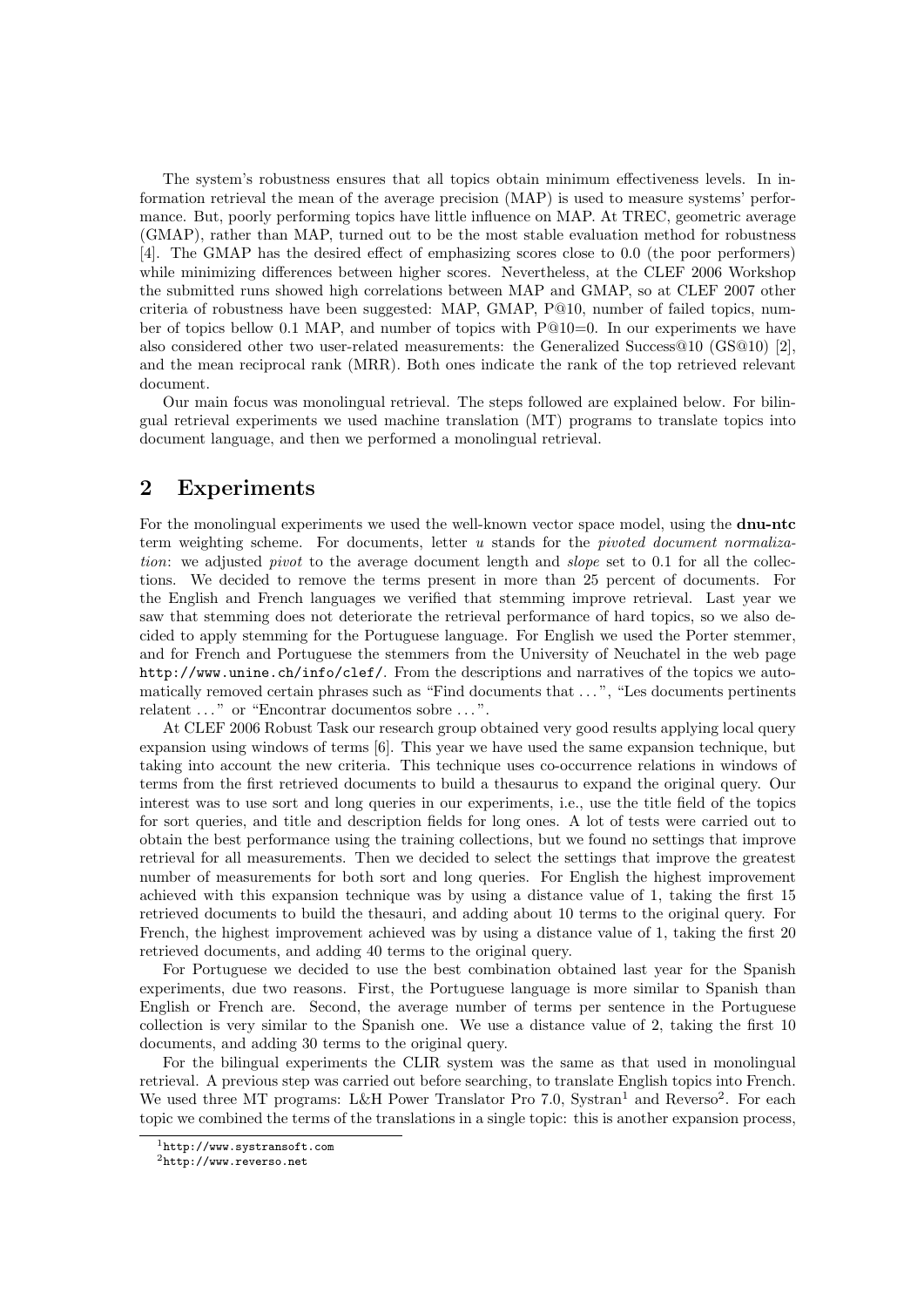|                     |                         | <b>Basis</b> | $Expansion*$ | <b>Basis</b>   | $Expansion*$ | <b>Basis</b>   |
|---------------------|-------------------------|--------------|--------------|----------------|--------------|----------------|
|                     |                         | $\ddagger$   | $\ddagger$   | td             | td           | tdn            |
| English             | <b>MAP</b>              | 0.3226       | 0.3205       | 0.3897         | 0.3855       | 0.3897         |
|                     | <b>GMAP</b>             | 0.1190       | 0.1045       | 0.1850         | 0.1762       | 0.1850         |
| $(*)$ Settings      | <b>MRR</b>              | 0.5602       | 0.5379       | 0.6922         | 0.6792       | 0.6922         |
| for expansion:      | GS@10                   | 0.7613       | 0.7219       | 0.8506         | 0.8422       | 0.8506         |
| $distance = 1$      | P@10                    | 0.3200       | 0.3240       | 0.3620         | 0.3640       | 0.3620         |
| $docs=15$           | $#$ failed              | 5            | 5            | 5              | 5            | 5              |
| $terms = 10$        | $\#$ < 0.1 MAP          | 16           | $20\,$       | $\overline{7}$ | 8            | $\overline{7}$ |
|                     | # $P@10=0$              | 16           | 23           | 10             | 11           | 10             |
| French              | MAP                     | 0.3382       | 0.3481       | 0.3773         | 0.3804       | 0.3773         |
|                     | <b>GMAP</b>             | 0.0940       | 0.0947       | 0.1289         | 0.1218       | 0.1289         |
| $(*)$ Settings      | <b>MRR</b>              | 0.5749       | 0.5972       | 0.6564         | 0.6564       | 0.6564         |
| for expansion:      | GS@10                   | 0.7555       | 0.7445       | 0.7940         | 0.7959       | 0.7940         |
| $distance = 1$      | P@10                    | 0.3710       | 0.3740       | 0.4140         | 0.4280       | 0.4140         |
| $docs=20$           | $#$ failed              | 9            | 9            | 8              | 9            | 8              |
| $terms = 40$        | $\#$ < 0.1 MAP          | 18           | 19           | 12             | 12           | 12             |
|                     | # $P@10=0$              | 23           | 24           | 19             | 18           | 19             |
| Portuguese          | <b>MAP</b>              | 0.3387       | 0.3533       | 0.4083         | 0.4121       | 0.4140         |
|                     | <b>GMAP</b>             | 0.0825       | 0.0911       | 0.1369         | 0.1301       | 0.1287         |
| $(*)$ Settings      | <b>MRR</b>              | 0.5711       | 0.5950       | 0.6286         | 0.6273       | 0.6419         |
| for expansion:      | GS@10                   | 0.7307       | 0.7277       | 0.7855         | 0.7718       | 0.7787         |
| $distance = 2$      | $P@10$                  | 0.3013       | 0.3027       | 0.3320         | 0.3347       | 0.3360         |
| $docs=10$           | $#$ failed              | 15           | 12           | 10             | 10           | 11             |
| $terms = 30$        | $\#$ < 0.1 MAP          | 28           | 29           | 22             | 26           | 23             |
|                     | # $P@10=0$              | 36           | 39           | 29             | 30           | 30             |
| $EN \rightarrow FR$ | $\overline{\text{MAP}}$ | 0.3035       | 0.3278       | 0.3385         | 0.3455       | 0.3583         |
|                     | <b>GMAP</b>             | 0.0821       | 0.0872       | 0.1005         | 0.0997       | 0.1228         |
| $(*)$ Settings      | MRR                     | 0.5819       | 0.6084       | 0.6219         | 0.6164       | 0.6794         |
| for expansion:      | GS@10                   | 0.7555       | 0.7580       | 0.7833         | 0.7769       | 0.8096         |
| $distance=1$        | P@10                    | 0.3242       | 0.3535       | 0.3770         | 0.3870       | 0.3830         |
| $docs=20$           | $#$ failed              | 9            | 9            | 9              | 9            | 8              |
| $terms = 40$        | $\#$ < 0.1 MAP          | 16           | 16           | 15             | 14           | 11             |
|                     | # $P@10=0$              | 22           | 20           | 19             | 18           | 16             |

Table 1: Results of the runs submitted at CLEF 2007 Robust Task.

although in most cases the three translations were identical. Finally, a monolingual retrieval was performed. The local query expansion using co-occurrence based thesauri built with terms windows was also applied.

For each subtask and topic language five runs were submitted for the test and training topics. The name of the run begins with "reina", follows the abbreviation of the language (EN, FR or PT for the monolingual runs, and E2F to indicate the English to French bilingual runs), follows the fields of the topics used in the run (t: title, td: title and description, tdn: title, description and narrative), follows with the letter "e" to indicate if expansion of terms was used and/or the letter "T" to indicate if the run is a test run. For example, the run "reinaENtdeT" stands for the test run submitted for the English collection using the title and descriptions fields of the topics, and applying term expansion. We send the "tdn" runs only for internal testing purposes.

# 3 Results

We only analyze results of our test runs, i.e., for the test topics of the robust task. Table 1 shows the results of the runs. We can see that term expansion no improves performance for all measurements.